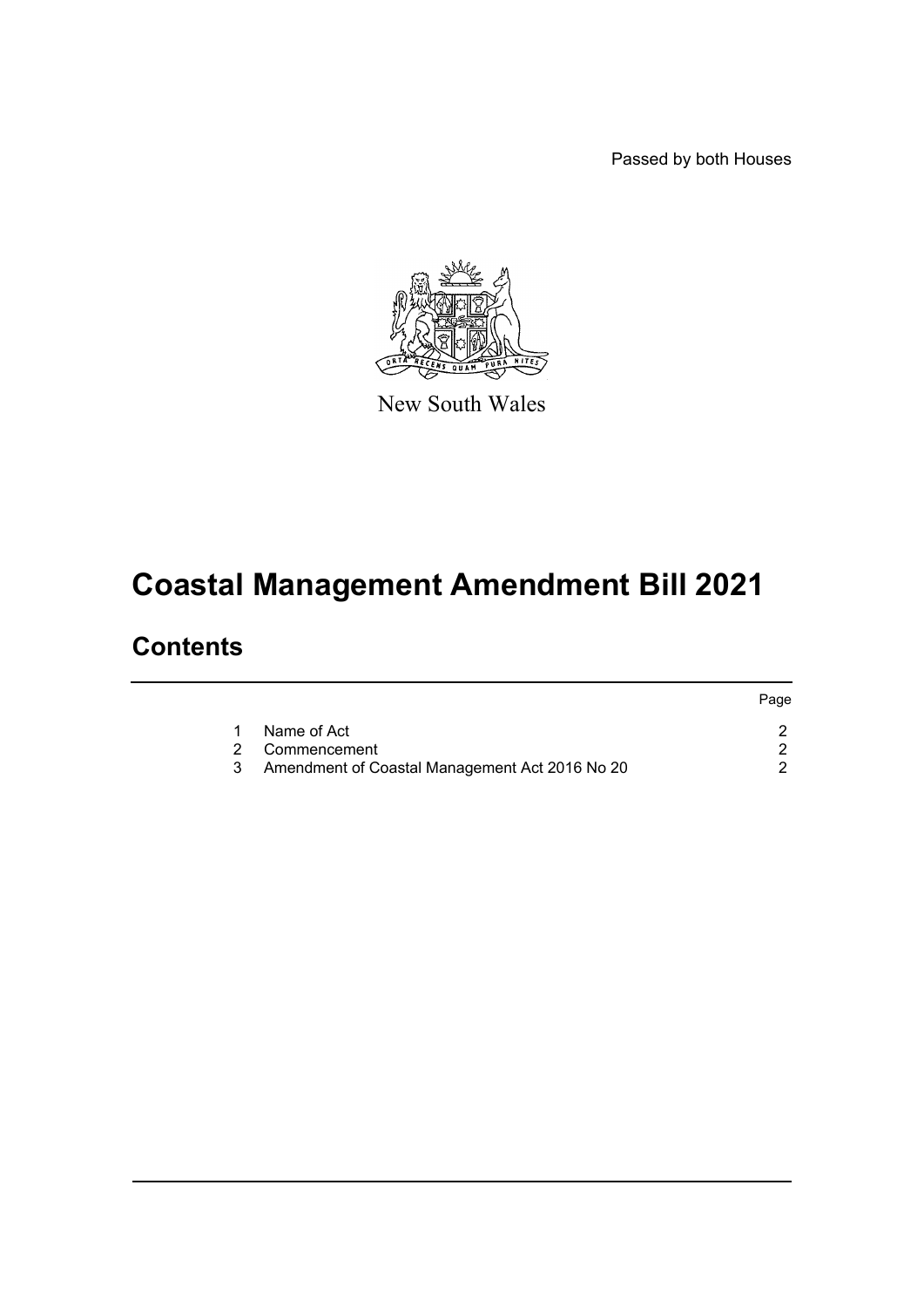*I certify that this public bill, which originated in the Legislative Assembly, has finally passed the Legislative Council and the Legislative Assembly of New South Wales.*

> *Clerk of the Legislative Assembly. Legislative Assembly, Sydney, , 2021*



New South Wales

## **Coastal Management Amendment Bill 2021**

Act No , 2021

An Act to amend the *Coastal Management Act 2016* to defer the date on which certain provisions cease to have effect.

*I have examined this bill and find it to correspond in all respects with the bill as finally passed by both Houses.*

*Assistant Speaker of the Legislative Assembly.*